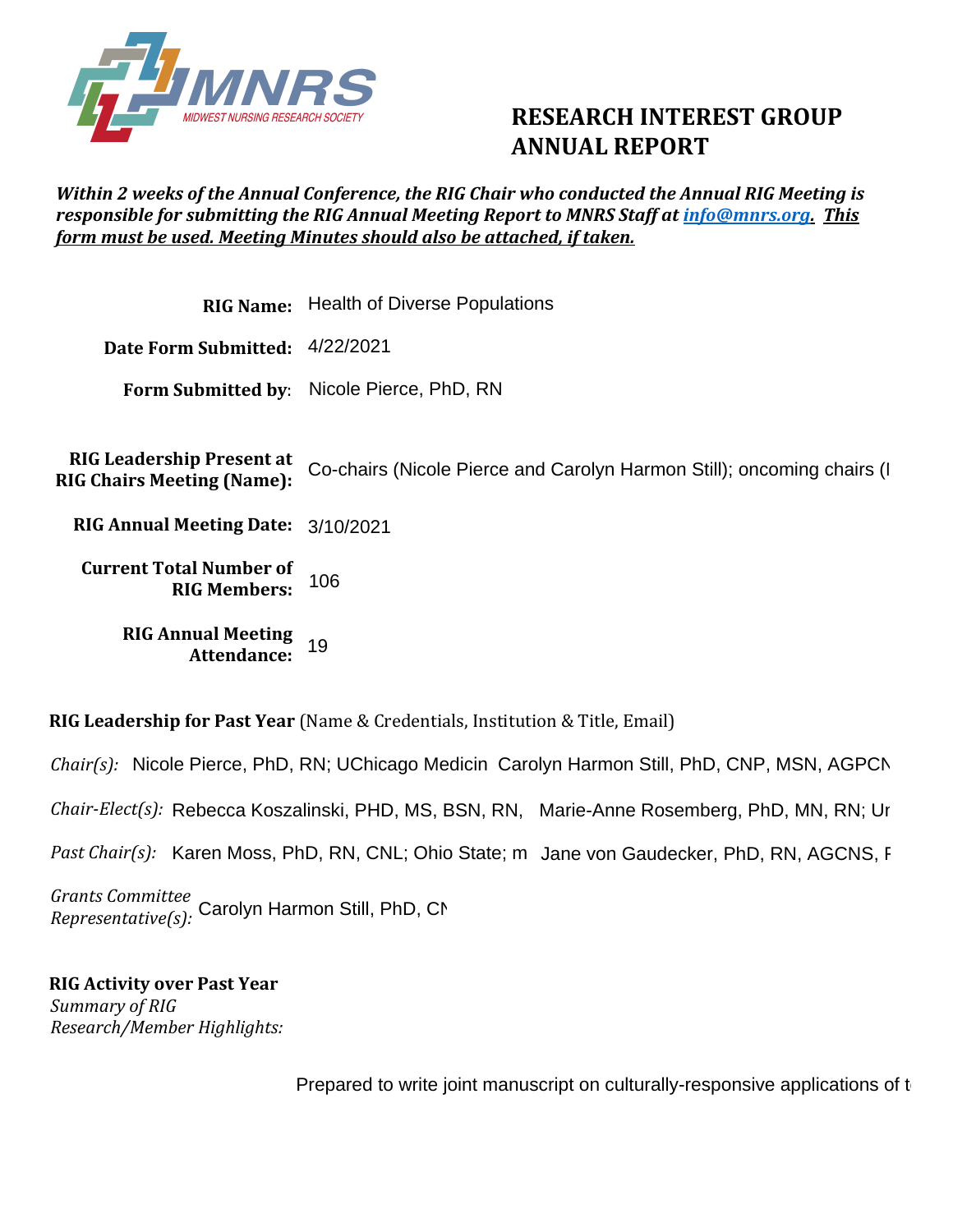*Summary of Symposium Activities:*  Hosted competitive symposium on culturally-responsive applications of technolc

*Summary of RIG Award Activities:* 

Sponsored 6 awards; awarded 4.

*Summary of Additional RIG Activities, as applicable:*

Published two newsletters, supported RIIG members through tumultuous times

## **MNRS Charges of the Strategic Plan**

*How does this RIG support Research & Implementation? (i.e. symposia, newsletters:* Hosting symposia, newsletter to advertise changes, provided support to

| How does the RIG support a<br>diverse membership (i.e. DNP,<br>students, other new members,<br>retainment, practice partners)?:                                                    | RIIG awards for DNP and PhD students, shares updates from all mem        |
|------------------------------------------------------------------------------------------------------------------------------------------------------------------------------------|--------------------------------------------------------------------------|
| How has your RIG worked to<br>increase RIG membership and<br>communications? (newsletter,<br>website, communication reps,<br>Groupsite and Listserv):                              | Used Listsery to distribute newsletters and other updates; created twitt |
| How are your supporting the<br>MNRS goal of member<br>engagement? (ex. Awards,<br>symposia, mentoring,<br>involvement, Groupsite<br>activity/discussions/media/file<br>$sharing$ : | Awards, plans for mentoring/collaborating support system on Groupsite    |

**Planned RIG Leadership for Upcoming Year** (Name & Credentials, Institution & Title, Email) *Chair(s):* Rebecca Koszalinski, PHD, MS, BSN, RN, Marie-Anne Rosemberg, PhD, MN, RN; Universit

*Chair-Elect(s):* Nadia A. Charania, PhD, RN; Michigan; cha

Past Chair(s): Nicole Pierce, PhD, RN; UChicago Medicin Carolyn Harmon Still, PhD, CNP, MSN, AGI